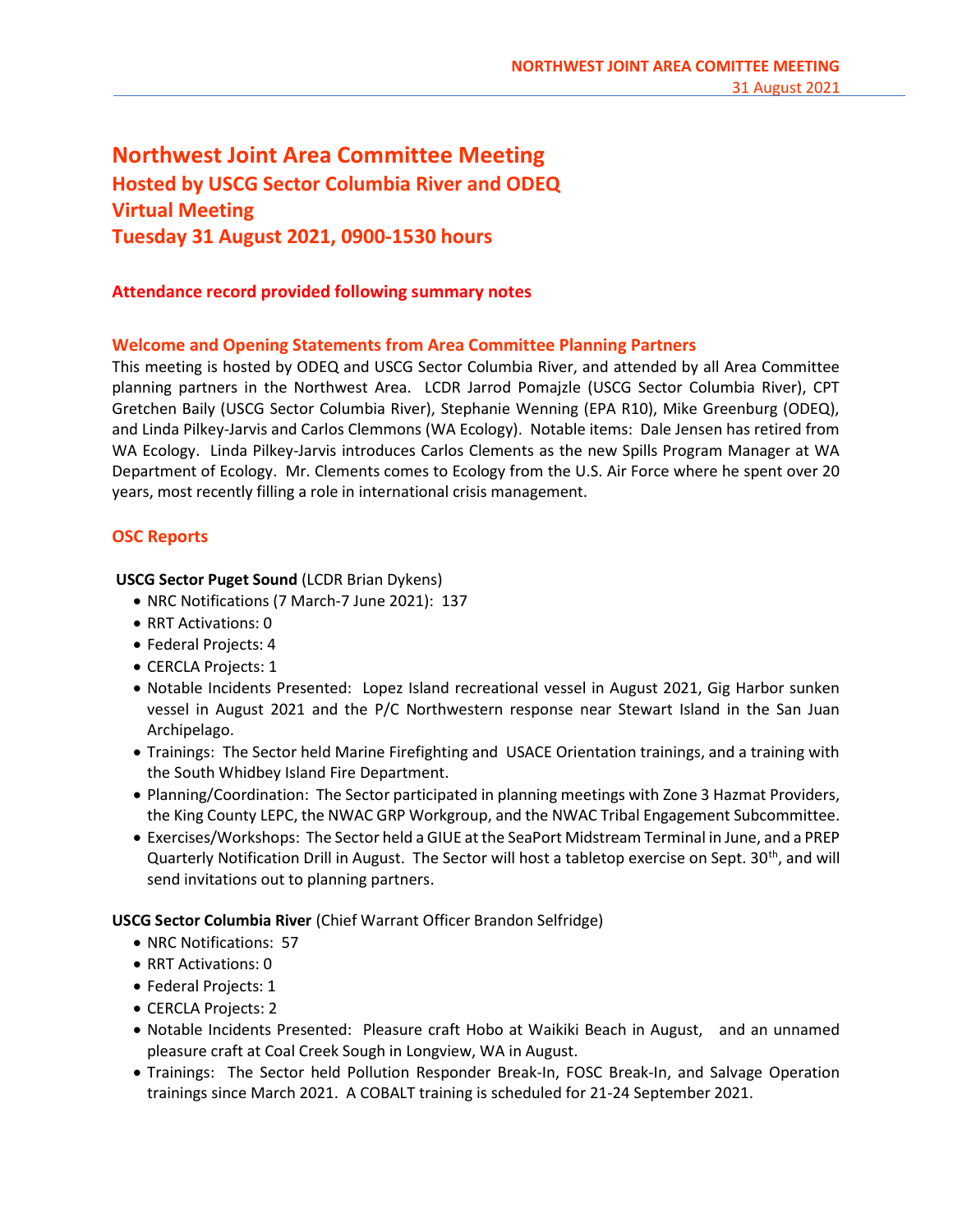- Planning/Coordination: The Sector will participate in the RRT10 scheduled for 1 September 2021.
- Exercises/Workshops: The Sector participated in an IMAT exercise on the WCD Columbia River in May, and a GRP Deployment exercise in Longview Fishers Landing in August.

# ODEQ (SOSC Ray Hoy)

 Notable Incidents Presented: Hedges Creek copper pesticide release in Tualatin, OR. A contractor performing work at a residence poured the copper pesticide waste down a residential storm drain, which followed stormwater outfall and impacted the Hedges creek, a pristine riparian zone and outfall to the Tualatin River. Agencies notified included the ORNS, the NRC, and subsequently US FWS, OR DEPT Fish and Wildlife, DEQ and the Confederated Tribes Grand Ronde. Response contractors for the municipality deployed boom and plugged a culvert to prevent the contaminated water from reaching the Tualatin Reservoir. An RRT10 representative notified NMFS. NMFS notification should go through NOAA Marla Steinhoff.

## WA Dept. of Ecology (SOSC Dave Byers)

- Notifications / Incidents Count: Oil: 2,905; Hazmat/Pollutant: 1,196; Vessel Incidents: 103; Vessel Spills: 41; Drug Labs: 90
- Exercises/Workshops: Ecology held 13 tabletop exercises, 26 non-GRP deployment exercise, 12 GRP deployment exercises, and one unannounced ECY-led exercise. Ecology participated in a Non-Floating Oils virtual workshop in June. A Marine Mammal Management Workshop is scheduled for September 8<sup>th</sup>, and six Worst Case Tabletop exercise in the future.
- Department Updates: Ecology continues to support illegal marijuana grow operations. The hiring freeze previously placed on the department is lifted, and Ecology is hiring positions in training support, enforcement support, and response. Equipment recently purchased includes gas meters, infrared/ramen spectrometers, trucks, and sorbent stockpile. State employees will be required to be vaccinated by 18 October 2021, and the requirement includes a religious and medical exemption. Response staffing: Ecology has moved to responders responding from home, and the model has been successful.
- Grant Updates: The Ecology Spills Program (spill penalties and NRDA) recently awarded 10 Restoration grants in the amount of \$370,000 to fund projects including shoreline restoration, riparian habitat improvement, invasive weed eradication, and wetland restoration. Ecology's Firefighting and Equipment grant program has received 41 applications; \$3.1M is available for reward, but applications have totaled to \$6.1M, so competition to receive grant funding is significant.

# EPA Region 10 (FOSC Randy Nattis and Stephanie Wenning)

- NRC Notifications (7 March-7 June 2021): 609; 453 oil, 156 hazmat
- RRT Activations: 0
- OPA Projects: 1
- CERCLA Projects: 2
- Notable Incidents Presented: Hedges Creek copper solution release Tualatin, OR in June and the Toppenish Creek Truck Spill 8 August 2021.
- Training: EPA presented and participated in a Non-Floating Oils Workshop in June.
- Planning/Coordination: EPA participation in planning in the Cascadia Rising 2022 exercise continues.
- Exercises/Workshops: EPA participated in a UPRR Equipment Deployment exercise in June, a virtual UPRR IMTX, and the Clean Pacific conference in August.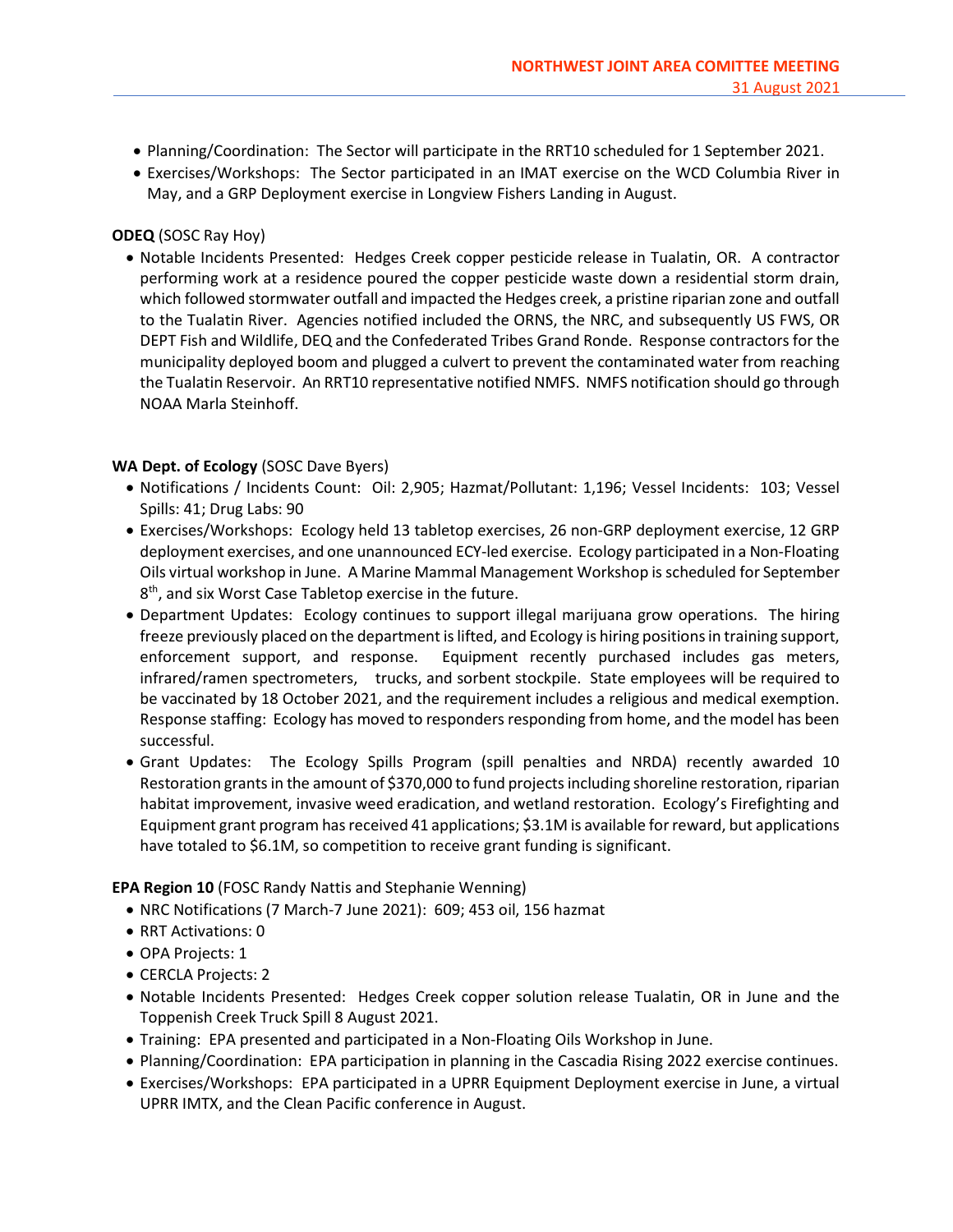# Presentation: Review of Non Floating Oil Workshop

#### Presented by Holly Robinson, Maritime Fire and Safety Association

The Maritime Fire and Safety Association (MFSA) held a virtual workshop in June 2021 on Non Floating Oils. MFSA is a nonprofit organization that provides emergency services to the maritime industry along the Columbia and Willamette Rivers. The Non-Floating Oils Workshop was held over a virtual platform, and replaced a large scale multi-hazard worst case discharge exercise which was canceled due to COVID. After five years of planning with multiple agencies, COVID concerns required MFSA to cancel the live large scale exercise a few days before the scheduled date. Oregon and Washington hold regulatory requirements for exercises, and MFSA sought an alternate means to fulfill the estate exercise requirements. Clean Pacific planning meeting experience was helpful in creating mindful goals for the workshop. The core planning group brainstormed and developed the agenda in January 2021. Core planners intended the sessions to flow and build upon one another. The target audience of the workshop was stakeholders responding to a Non-Floating Oils spill. Over 100 participants enrolled in first few weeks, and over 250 attended. MFSA contracted with a professional production company to ensure success for virtual presentation elements, and the professional support was a key element to the success of the workshop. Production was mindful and carefully coordinated, including contingencies for technical problems, and carefully planned breaks, and transitions between session. Most presentations were prerecorded to limit technical challenges. The workshop presented two days of NFO issues presented by subject matter experts, and ended with a tabletop exercise which included unified command and situation reports that included modeling tools. The presentation recordings may be reviewed at the MFSA website at https://mfsa.com/nfo-workshop-2021/ .

Questions / Discussion: A meeting participant noted that the Zenith Trans Shipment Facility in the Northwest area of response (AOR) has increased the throughput of NFO, and asked if planners and responders in the area of response (AOR) are equipped to respond to a potential spill of increased size. ODEQ representative Scott Smith replied that response agencies and planners are aware of the increase in NFO throughput at the facility, have incorporated the Zenith facility into area planning, and are planning/exercising NFO response scenarios to address the general increase of NFO product in the AOR. Holly Robinson of MFSA added that while the overall product throughput at the facility may increase, the capacity of vessels carrying the product remains the same, and the size of a single potential spill would not increase.

#### Presentation Abandoned Derelict Vessel Blue Ribbon Program

#### Presented by Hilary Wilkinson, Abandoned Derelict Vessel Workgroup Chair

Hilary Wilkinson currently serves as the Chair of the Abandoned Derelict Vessel (ADV) Workgroup within the Oil Spill Task Force for British Columbia and the U.S. Pacific States (the Task Force). Wilkinson presented an overview of the ADV Workgroup findings, white paper recommendations from the Workgroup, and a model program created by the Workgroup titled the "ADV Blue Ribbon Program." In 2017, the Task Force identified the issue of ADVs as a common threat and a critical emerging issue and identified that there was a need for a comprehensive AVD program for the West coast. In 2018, the Task Force formed the ADV Workgroup, which was comprised of ADV experts and program leads from each of the five Task Force jurisdictions: Alaska, California, Hawaii, Oregon, and Washington. The ADV Workgroup's initial task was to document the scope and scale of the problem of ADVs across each jurisdiction. The ADV Workgroup published a White Paper in 2019, and established the ADV Blue Ribbon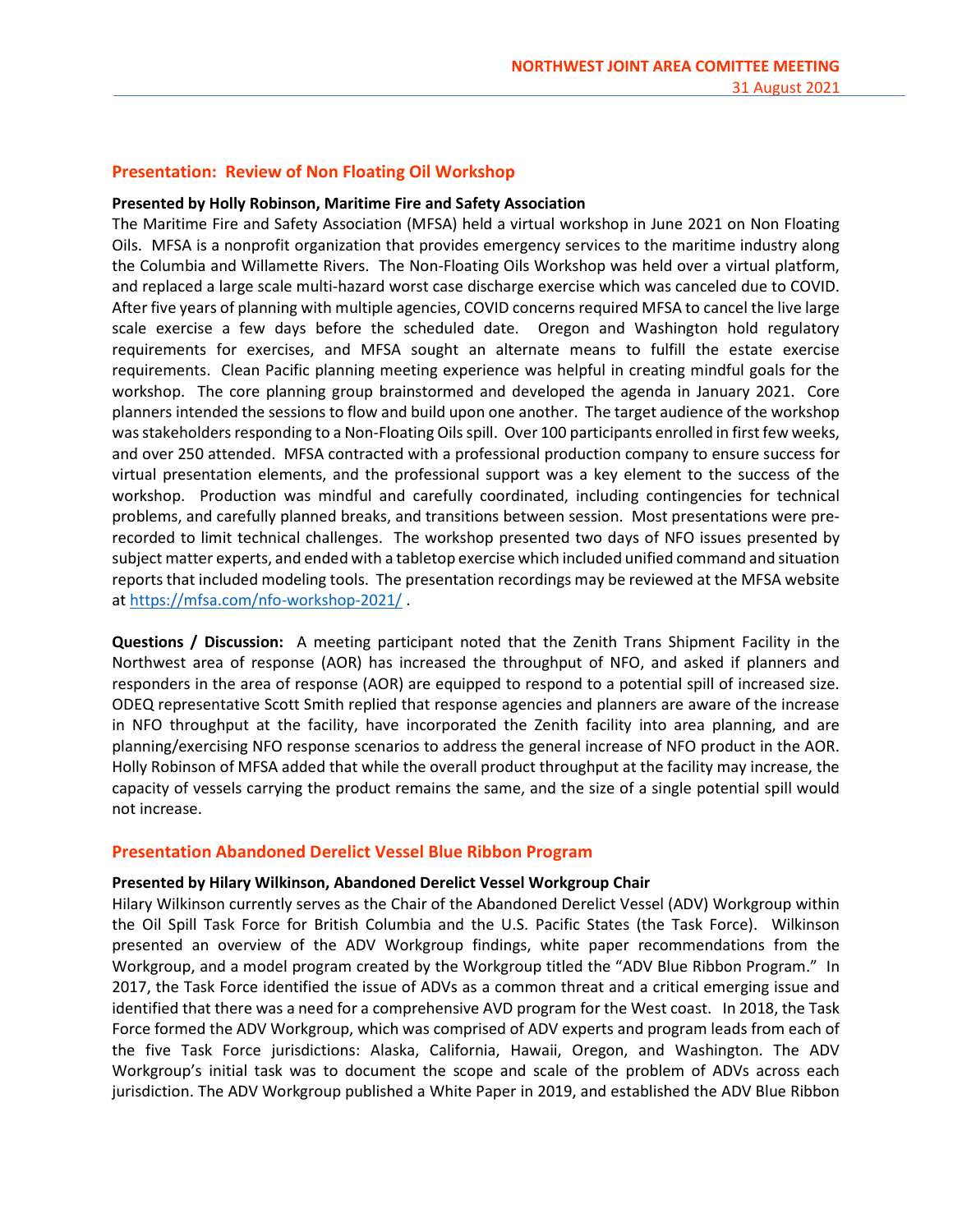Program in January 2020. The Blue Ribbon Program provides guidance to west coast North America and describes measures which a states/provinces can implement to effectively address ADVs. The Blue Ribbon Program is a program model developed by the ADV Workgroup, for use by the states of AK, CA, HI, OR, and WA. The ADV Workgroup identified five fundamental elements and 30+ recommendations for states to implement. The five fundamental elements are: 1.) Authority, 2.) Prevention, 3.) Public Outreach/Education, 4.) Removal/Deconstruction, and 5.) Funding. Wilkinson shared a key handful of the 30+ recommendations with the audience. The Blue Ribbon program also includes six recommendations for federal partners to the states / province. The Blue Ribbon Program can be reviewed in full at Abandoned and Derelict Vessels | Oil Spill Task Force. Audience members may contact Hilary Wilkinson via email at hilary@vedaenv.com

# Panel Discussion: Abandoned Vessels in the Northwest Area

Facilitated by Sector Columbia River, Panelists include all stakeholders on the call A summary of discussion comments follows.

Scott Smith (ODEQ) – Oregon is taking multiple paths to enact the Blue Ribbon Program recommendations. Oregon plans to approach the state legislature to show the extent of the problem, and is currently partnering with several state agencies to develop a tool that will allow multiple agencies to input and track vessels. ODEQ is currently drafting a letter to federal delegations to recognize the issue of ADVs. ODEQ is also working with other state agencies to align authorities to address ADVs. ODEQ is appealing to the state legislature to require insurance for owners, increase funding sources, and allow multiple responding agencies to access the funds. ODEQ continues to look for gaps in the legal system that are exacerbating the ADV issue.

Brandon Selfridge and Connor Sutton (USCG Sector Columbia River) – So far this year, Sector Columbia River has seen five ADV cases which totaled \$531,700 in federal funds. The sector reviewed USCG policy on ADVs, captured the USCG Marine Environmental Response and Preparedness Manual (MERMAN). The manual describes that vessels unattended for over 45 days can be designated as ADVs. Oil Spill Liability Trust Fund (OSLTF) and CERCLA funds are only available for ADV removal if the vessels present a threat of discharge. After oil and hazmats are removed, the remaining vessel bodies are often a magnet for dumping, creating an additional hazard at a later date. Federal state and local coordination is essential to remove ADVs. USCG personnel in the field use an internal 5600 form to inventory ADVs, and fill out state forms, so the data collection platform that Oregon is progressive. Older wooden vessels when oil soaked can be addressed by USCG .

A summary of general discussion points follows.

- The Governors of WA, OR, and CA have written a joint letter to the west coast congressional delegations regarding resources to address ADVs, and is currently still under draft at the Governors offices.
- Scrapping vessels is specialized and complicated, and not profitable enough for private enterprises to be interested in processing ADVs, so private industry has not been active in this.
- A suggestion was posed that the vessels could be sunk to create reefs for diving tourism. This possibility was reviewed in the past, but EPA ultimately does not endorse ocean disposal, due to potential contamination issues from paints and other materials on vessels which might have long term contamination potential.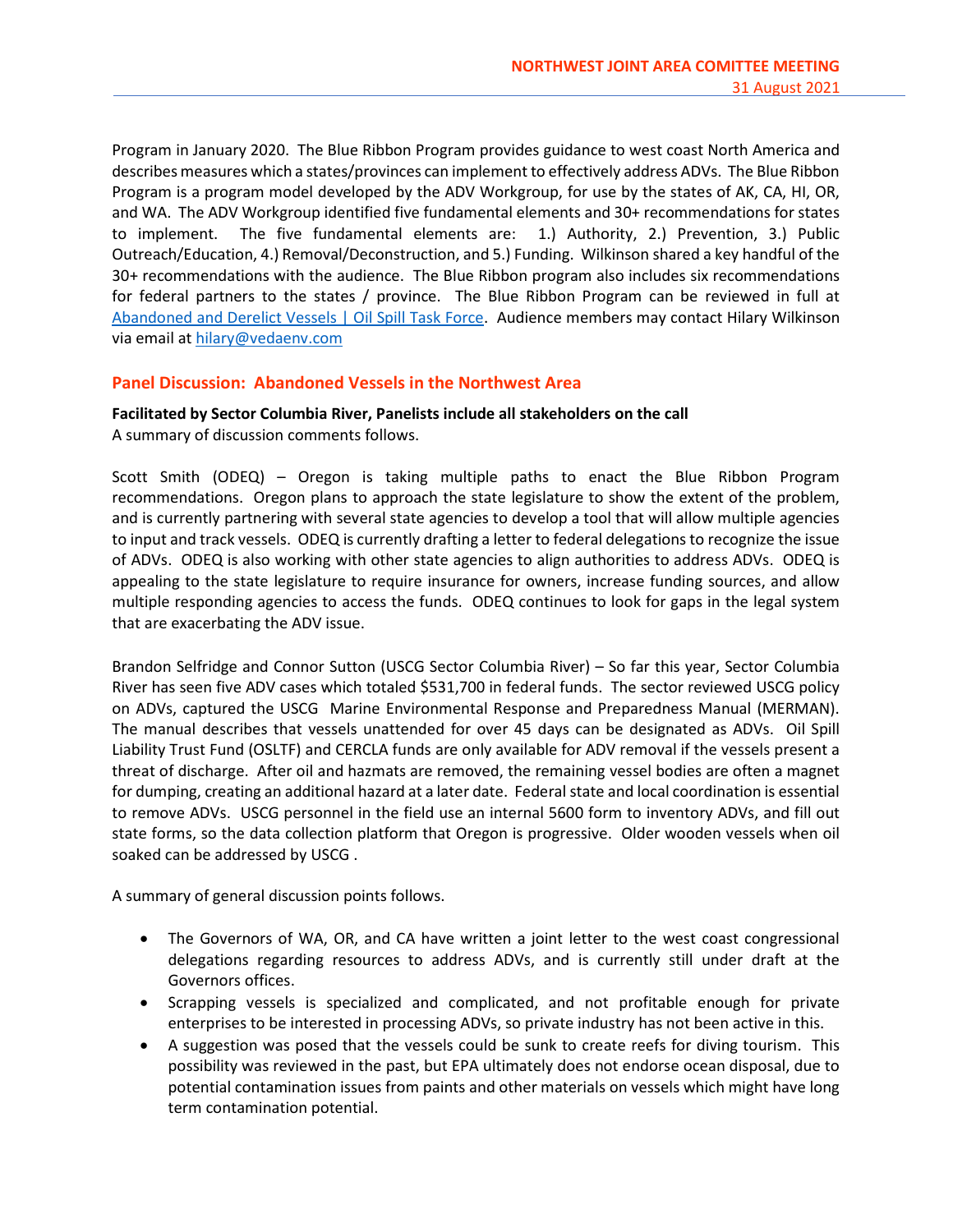- A suggestion was made that taxes or tax incentives would be the most effective tool to create momentum on cleaning up ADVs.
- States have come to the conclusions that new legislation and funding is needed to address the ADV problem at this point.
- USCG is actively engaged and welcomes assisting states in collecting information on ADVs to assist in cataloguing the vessels.
- Large ADVs are high profile and create interest, but the number of smaller vessels is creating a significant burden.
- Suggestion to invite State Senators to attend the annual Oil Spill Task Force meeting on 17 November 2021 to participate in a panel discussion of the ADV Blue Ribbon Report recommendations. The audience is invited to attend this virtual meeting, and registration is available at https://oilspilltaskforce.org/task-force-events/annual-meeting/
- The current cost of Discussion on how to show congress that dealing with ADVs up front is more cost effective than waiting. This group and the ADV tasks force is looking to identify ways to address ADVs, and new legislation appears to be the next step needed.

# Northwest Area Planning Agency Updates

Northwest Area planning partners agencies share information from their respective agencies regarding legislation, initiatives, trainings, and updates to respective agency plans.

## EPA (Stephanie Wenning)

Waters of the US Rule (WOTUS) EPA and USACE have announced changes to the WOTUS rule, restoring rules to the status that was in place prior to 2015, and the rules are currently undergoing public comment. Public meetings and dockets for public comment are currently ongoing. The final rule for Subpart J regarding monitoring requirements for subsurface and prolonged dispersant use published in July 2021 will take effect in January 2022. The NWAC is currently working to ensure that dispersant use in Region 10 is in compliance with the new rule.

# WA Dept. of Ecology (Linda Pilkey Jarvis and Carlos Clemmons)

Ecology is holding a virtual Marine Mammal Workshop on 8 September 2021. Presentations will be recorded and posted on Ecology's Oil Spills 101 website at Oil Spills 101 (wa.gov) .

# ODEQ (Wes Risher) (ODEQ)

ODEQ is participating in a DOE Clear Path Nine Fuels tabletop exercise on 20 September 2021, where agencies will support fuel operations after a catastrophic earthquake along the Cascadia subduction zone fault. The goal of the exercise is to understand fuel assets and carry out fuel missions in Washington and Oregon during a post-earthquake timeline. The training is by invitation. USCG selected the Portland Critical Infrastructure Hub as the scenario location for the SONS exercise happening in conjunction with the Cascadia Rising exercise. Union Pacific and BNSF railroads are required to submit their Railroad Contingency Plans for review by the state, and have submitted an extension request for plan submission, in order to minimize need for future updates. ODEQ has eight upcoming drills, with six as worst case scenarios. All eight drills will be virtual with an in-person component, and ODEQ has developed a new online common operating platform for use during three of the worst case drills. ODEQ looks forward to working with NOAA and Ecology to put on an Environmental Unit Leader Training Class.

# USCG District 13 (Elizabeth Petras)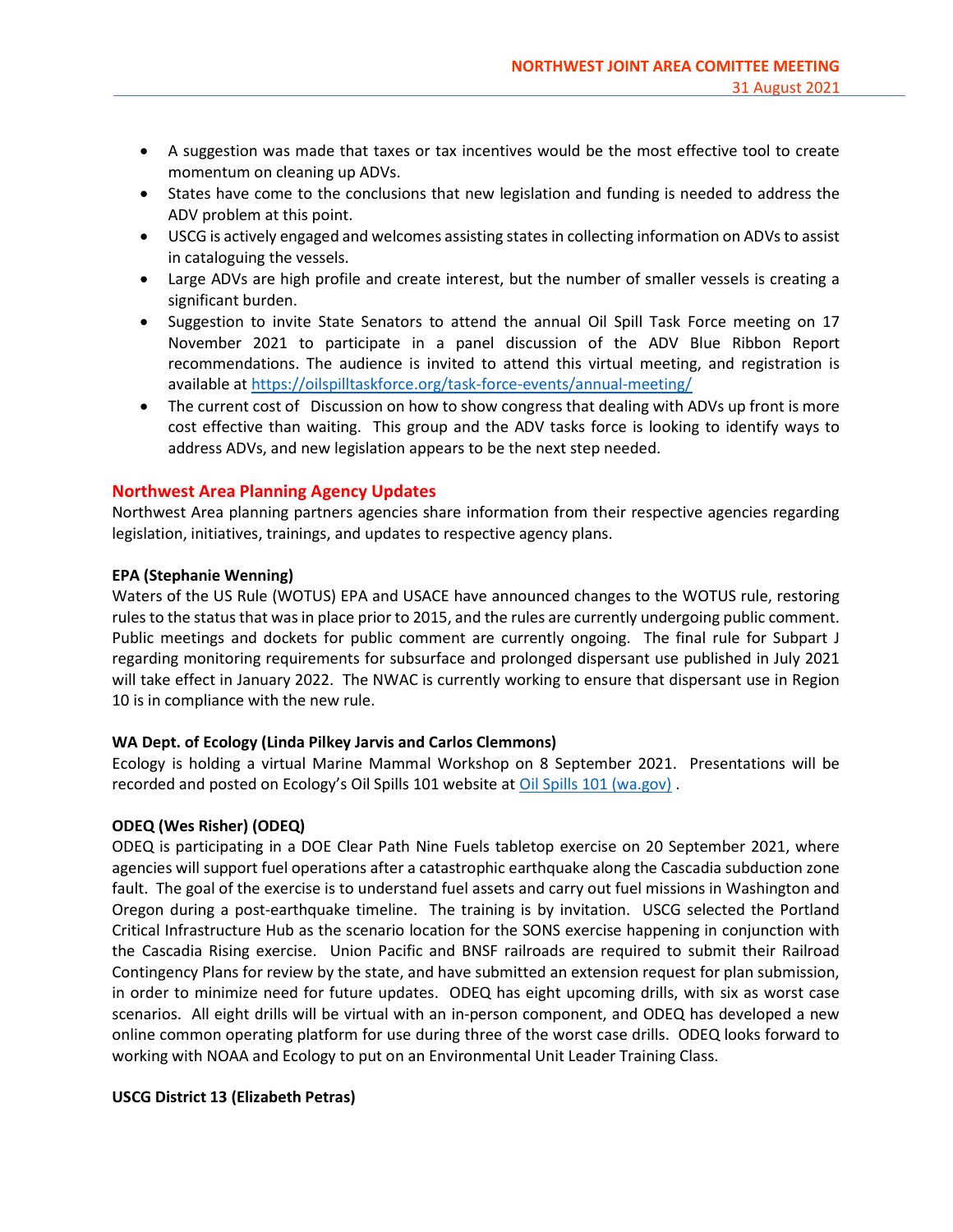Sector Puget Sound and Sector Columbia River established their own Sector ACPs in accordance with the USCG national directive. The ACPs are currently being reviewed at the national level to ensure consistency and effectiveness. The Puget Sound and Columbia River ACPs are newly drafted documents not previously existing in the region, and proved to be on par with existing ACPs. The Sector Puget Sound and Columbia River ACPs are scheduled to be finalized in December 2021. Some areas for improvement were noted, and those will be addressed within the normal update cycle.

#### Drone Initiative / CFV Tiffany Review

#### Presented by Brandon Selfridge , USCG Sector Columbia River

Sector Columbia River presented final statues and lessons learned from the F/V Tiffany Removal. Final numbers of hazmat removed were 6,400 gallons of diesel/oily water, 50 gallons of oil, 3,000 pounds of hazardous waste, and other miscellaneous items of hazmat. One significant lesson learned was that disposal of the hazardous materials would have been easier if Clean Harbors had been contracted early in the response. Within days of hazardous material removal, transient populations and dumping commenced on the vessel. Currently, no enforcement action has been initiated. The cost of the removal \$875,000 of OSLTF and \$75,000 from CERCLA.

UAS Initiative: D13 has approved the Sector Columbia to proceed with ordering assets. Sector Columbia River will mirror Sector Puget Sound's program. Sector Columbia River has two IMD personnel approved as drone operators, and plans to train additional personnel. Use of UAS will expedite process of mystery drums and sheens where access has previously been limited.

#### Presentation: NOAA UAS Program – Remote Sensing in the Gulf of Mexico

#### Presented by Lisa DiPinto, NOAA

Deepwater Horizon provided opportunities for NOAA to research detection of oil thickness using remote sensing platforms, specifically unmanned aerial systems (UAS, or "drones"). BSSE and NOAA partnered to expanding the use of remote sensing / UAS to meet response objectives, such as determining oil thickness and emulsion. NOAA performed control tests, combining UAS collected imagery with multispectral sensors, to create high resolution mapping. NOAA was able to use UASs to obtain multispectral data for SCAT, perform oil detection and thickness classification, perform vegetation assessment for changes in vegetative health, and document shoreline erosion over time. Examples of offshore experiments performed by NOAA included surface slick characterization, water column characterization, and combining fluorometry with UAS imagery. Details of the research is available on BSSE's website at https://www.bsee.gov/research-records-list through the record search engine. NOAA is currently working with EPA and USCG to research the use of remote sensing of oil in arctic environments, and the use of UAS/remote sensing techniques to supplement operations during in situ burn SMART protocol operations. Dr. DiPinto may be contacted at lisa.dipinto@noaa.gov.

#### Closing Statements and Meeting Adjournment

Stephanie Wenning (EPA R10) and Mark Dietrich (IDEQ) thank attendees and presenters for their participation.

#### Next Joint Area Committee Meeting